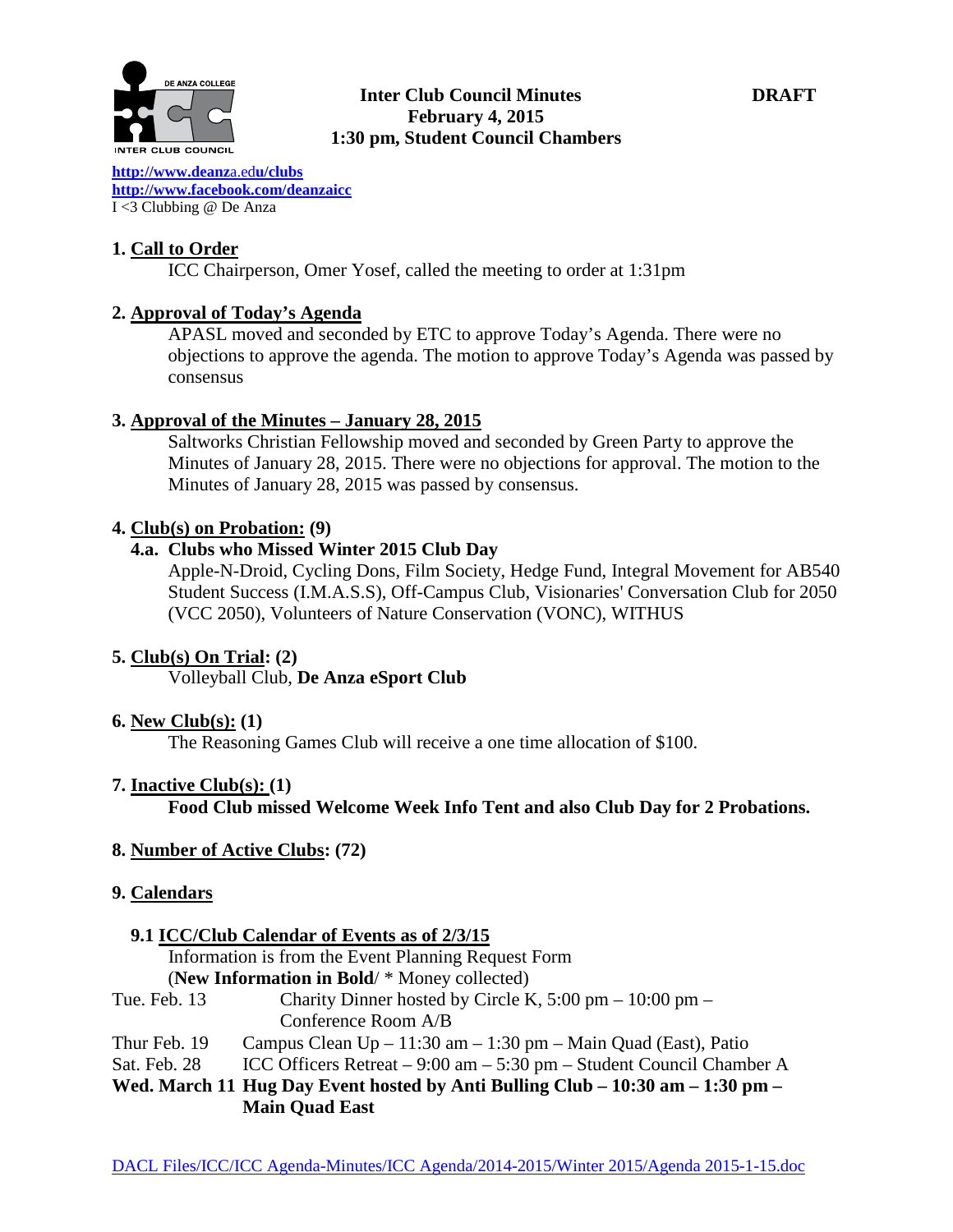#### **9.2 DASB Calendar of Events as of 2/3/15**

 **Information** is from the Event Planning Request Form (**New Information in Bold**/ \* Money collected)

| Mon Feb. 9    | Movie Screening $-11:00$ am $-1:30$ pm $-$ Conference Room B           |
|---------------|------------------------------------------------------------------------|
| Mon Feb. 9    | Scantron Day $-10:15$ am $-1:30$ pm $-$ Main Quad                      |
| Mon Feb. 9    | Event – Speaker – 3:30 pm – 5:00 pm – Conference Room B                |
| Thur Feb. 19  | Lunar New Year Lion Dance Performance $-11:30$ am $-1:00$ pm $-$ Patio |
| Feb. 23-26    | Tent City Event $-7:30$ am $-12:30$ pm $-$ Main Quad                   |
| Feb. 23-16    | Tent City Event $-7:30$ am $-12:30$ pm $-$ Main Quad                   |
| Thur. March 5 | Pajama Movie Night-7:00 pm - 9:00 pm -                                 |
|               | <b>Student Council Chamber A</b>                                       |
| Fri. March 6  | Winter Dance - 9:00 pm - 12:00 am Conference Room A&B                  |

#### **10. Club Constitutional Change**

**Team HBV**

#### **11. ICC/Club Account Balance Status (New Information in Bold) (As of 2/3/15)**

| <b>Club/ICC Allocation Account</b>     | $(\#41 - 54730)$ | \$6,183.19  |
|----------------------------------------|------------------|-------------|
| <b>ICC Allocation-New Club Account</b> | $(#41-54720)$    | \$1,100.00  |
| <b>ICC Emergency Relief Account</b>    | $(#44-4289)$     | \$3,228.30  |
| <b>ICC Events Award Account</b>        | $(H41-54600)$    | \$7,300.00  |
| <b>ICC</b> Inactive Hold               | $(#44-4300)$     | \$6,647.04  |
| <b>ICC Scholarship Account</b>         | $(#44-4310)$     | \$10,634.65 |
| ICC.                                   | $(H44-4320)$     | \$2,750.87  |

### **10. Business**

9.1 Rainbow Club moved and seconded by Marketing Club to approve TSA's request of \$200 from the Club/ICC Allocation Account #41-54730 to TSA Account #41- 54151-4010 for paper plates, fork, utensils, games and decorations for club meeting. APASL moved and seconded by ETC to end discussion. Discussion ended by consensus. There were no objections for approval. The motion to approve TSA's request \$200 from the Club/ICC Allocation Account #41-54730 to TSA Account #41-54151-4010 for Supplies for club meeting, was passed by consensus

# **10.2 DASB Elections Committee ICC Reps Needed**

We need up to three ICC Rep. helping out our elections. You will be working with Senators. It will be an interesting experience for you!

### **10.3 De Anza Dining Services Refreshments Order**

If your club wants to order any food at De Anza Dining Service, you will need to complete the "Dining Service pre-authorization form" and follow the procedure: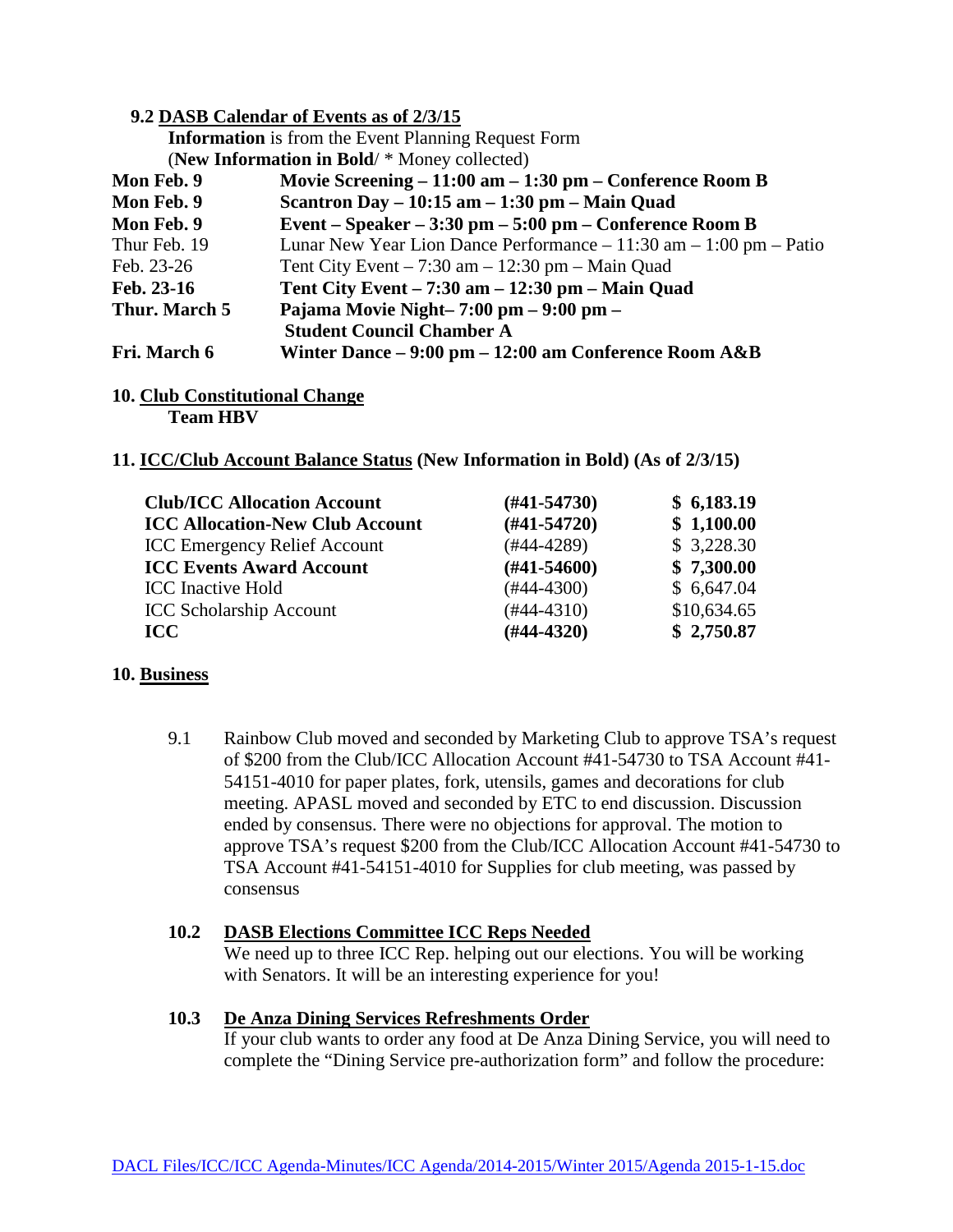1. Get a cost proposal from De Anza Dining Services, have the refreshment cost, approved at the club meeting. You will need a copy of the Club Meeting Minutes or a Club Financial Action Form filled out.

2. Fill out the Dining Services pre-authorization form, attach the Dining Services proposal form, Club Meeting Minutes or Club Financial Action Form and Club Account Print out.

3. Give all the information to La Donna to approve the form then she will make a copy for De Anza Dining Services, Student Accounts, and then the copy goes to Dining Service who will provide food for your club.

4. The ICC Chair of Finance will do the requisition for the bill using your club account.

De Anza Dining Service would be very convenient for any club meetings or events. It will save you time to go get food, and you will be able to eat hot food at the campus, and also not have to do a reimbursement for someone.

# **11. Reports:**

ICC Chairperson: Omer Yosef

- 1. Hey guys, please make sure that if you sign in at the beginning of the meeting, you are also here for the roll call
- 2. Thank you for being patient and not leaving until the meeting is adjourned

ICC Chair of Finance: Simon Siu

- 1. Run for ICC officers!
- 2. If you are interested, you can ask me question about position.

ICC Chair of Programs: Raisa Hernandez

- 1. Campus Clean Up on Feb  $19<sup>th</sup>$ , 11:30 am  $-1:00$  pm meet in Main Quad infront of fountain. Make sure to sign up to get a chance to win \$50 for club who bring the most club members and a \$50 drawing for clubs.
- 2. Run for office!!! Talk to your officers for more details.

ICC Chair of Marketing: Joyce Lin

- 1. Club Day Photos will be uploaded on Facebook. If you took some pictures on Club Day, feel free to forward them to us. They will be in the photo slide show at the end f the quarter.
- 2. Applications for ICC election are available now

DASB Liaison: Rhea Goveas

1. Join us on February 19 for Lunar New Tear Lion Dance Performances from 11:30 am – 1:00 pm in the Patio!

ICC Advisor: La Donna Yumori-Kaku

**1.** Clubs using the Student Council Chambers: Please be considerate with the sound level since there is the EOPS Office and DASB Senate that may hear the loud sounds. Also, please clean up the room after club usage even if the room was messy earlier.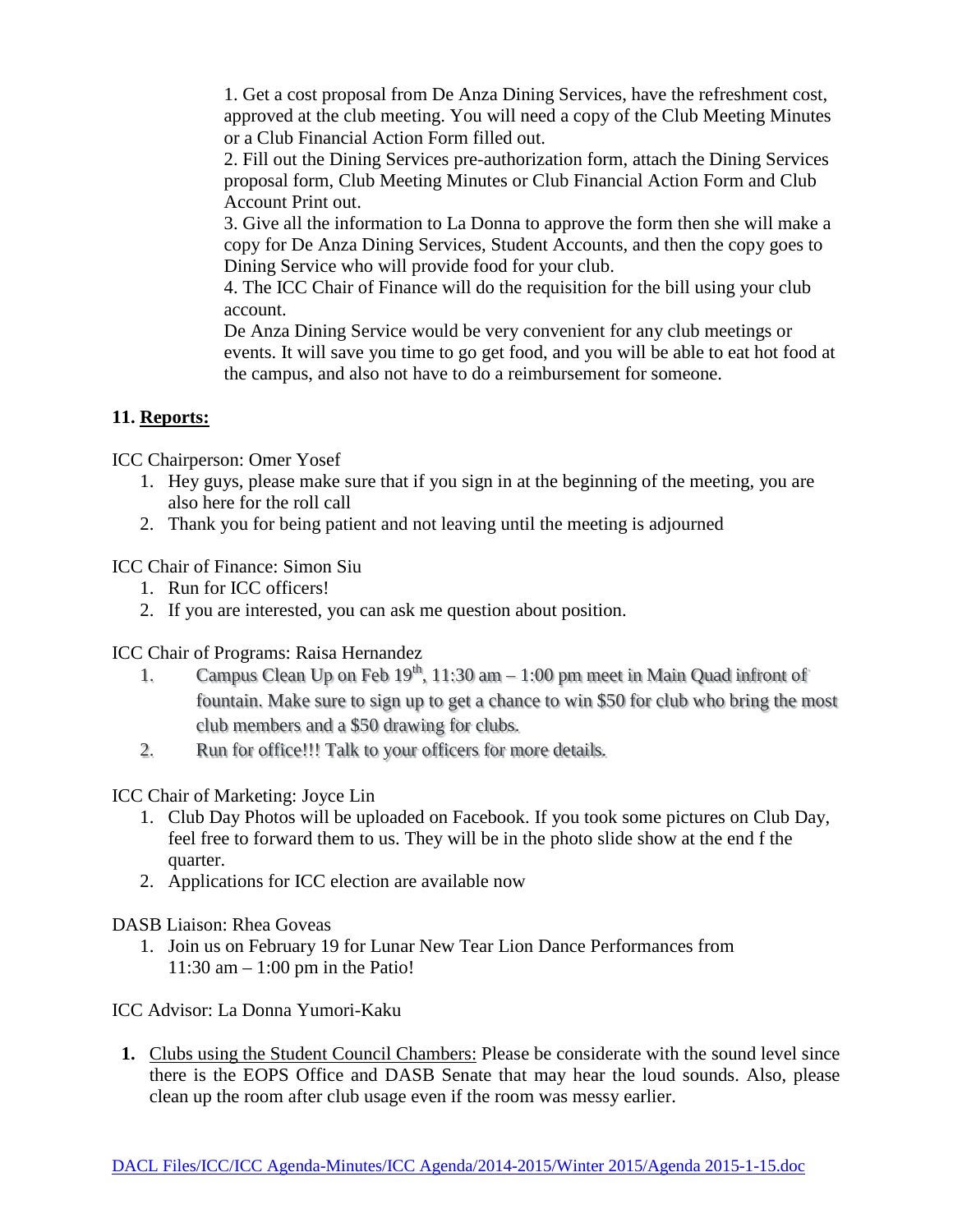**2.** Independent Contract Forms: Speakers/Entertainer/Catering, Etc. can be paid on the day of the event – But the Independent Contract Form needs to have been signed by the contractor and all persons involved.

You must have a written memo to Accounts Payable c/o District from your Club Advisor saying (1) he/she will be responsible for handling the money to the performers after the performers have fulfilled their obligations, (2) stating the specific DATE, with (3) as written request for Account Services to send the check to the advisor, Allow up to 4 Weeks for process. Please see me before beginning paperwork. Start Early!!!

- **3.** Club Meeting Room: Please take the trash outside. Any items left in room go to the Lost and Found; located at Campus Police. Please sit on the chairs and NOT on the tables. Thanks!
- **4.** President Birthday / Holiday | Campus Closed: Friday, Feb. 13 and Monday, Feb. 16. Please plan accordingly.
- **5.** Club Meeting Room for Spring Quarter 2015: Please turn in an Event Planning Request Form, (Lavender colored form # 6 in the rotating file outside of Office of College Life), signed by club advisor Now to reserve room. Forms will be processed in the order received.
- **6.** My ICC Office Hours on Thurs. Feb. 5 has been moved to Fri. Feb. 6 10:30 am 11:30 am, 2:00 pm – 3:00 pm

### **12. Announcements**

4 Elements: First Thursday Open Mic – 2/5/15, 5:00 pm – 8:00 pm, Euphrat (VPAC) Open mic event for the public to showcase talents.

Inclusability: Movie: radio with Cuba Gooding Jr.  $-2/10/15$ , 10:30 am  $-1:30$  pm, Santa Curz Room Movie: Radio with Cuba Gooding Jr. inspired by a true story "His courage made them champions" RADIO

Inclusability: Art with Impact  $-2/19/15$ , 11:00 am  $-1:15$  pm, Conference Room A Art with Impact, videos by young adults re-experience with mental health challenges.

#### **13. Roll Call**

|                                                         | <b>Present</b> | <b>Absent</b> | <b>Probation</b><br><b>Present</b> | <b>Probation</b><br><b>Absent</b> |
|---------------------------------------------------------|----------------|---------------|------------------------------------|-----------------------------------|
| 4 Elements Hip Hop Club 6/26/15                         |                |               |                                    |                                   |
| 300! Bowling Club 6/30/15                               |                |               |                                    |                                   |
| <b>Active Community Engagement Club (ACE)</b><br>9/1/15 |                | v             |                                    |                                   |
| Anime Club 5/14/15                                      |                |               |                                    |                                   |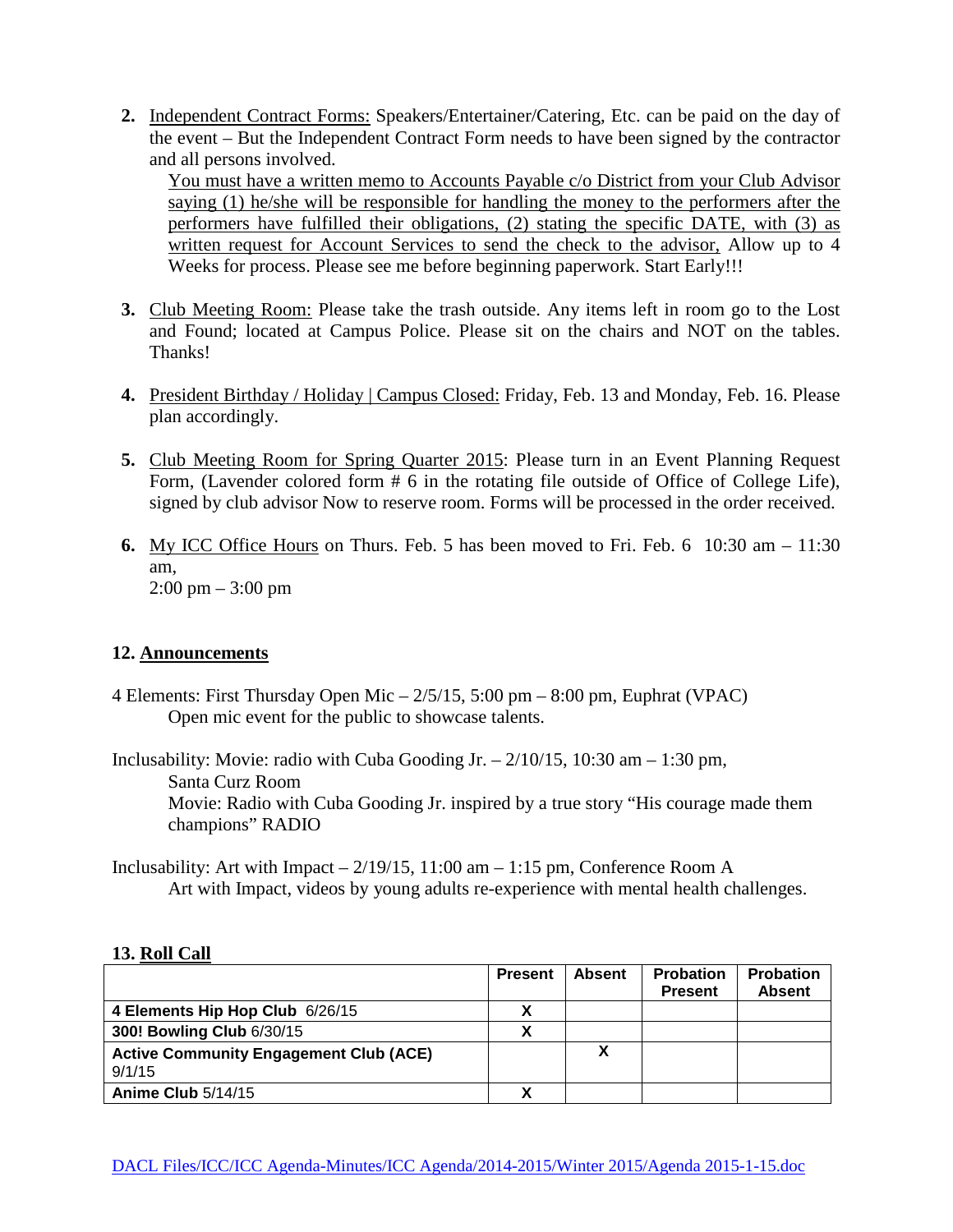| Anti-Bullying Club (ABC) 5/19/15                                            | X                         |   |   |   |
|-----------------------------------------------------------------------------|---------------------------|---|---|---|
| Apple-N-Droid 4/21/15                                                       |                           |   | X |   |
| Asian Pacific American Students for Leadership<br>(APASL) 4/28/15           | X                         |   |   |   |
| <b>Association of Computer Machinery (ACM)</b><br>6/30/15                   | X                         |   |   |   |
| Auto Technology 5/14/15                                                     | X                         |   |   |   |
| Badminton Club 6/30/15                                                      | X                         |   |   |   |
| <b>Ballet Folklorico 9/29/15</b>                                            |                           | X |   |   |
| Cheer and Dance Team 1/7/16                                                 | X                         |   |   |   |
| Chinese Student Association (CSA) 6/20/14                                   | X                         |   |   |   |
| Christians on Campus 7/12/15                                                | X                         |   |   |   |
| <b>Circle K</b> 4/16/15                                                     | $\pmb{\mathsf{X}}$        |   |   |   |
| Cross Cultural Partners Club (CCPC) 3/7/15                                  | X                         |   |   |   |
| Cycling Dons 1/19/15                                                        |                           |   | X |   |
| DeAnthro11/7/15                                                             | X                         |   |   |   |
| De Anza Physics 12/25/14                                                    | $\boldsymbol{\mathsf{X}}$ |   |   |   |
| <b>DECA 6/28/15</b>                                                         | X                         |   |   |   |
| Desi Student Association (DSA) 6/30/15                                      |                           | X |   |   |
| Developers' Guild 4/27/15                                                   | $\pmb{\mathsf{X}}$        |   |   |   |
| Economics Club 6/3/15                                                       | $\pmb{\mathsf{X}}$        |   |   |   |
| Elite Dance Club 3/31/15                                                    | X                         |   |   |   |
| Engineering Technology Club (ETC) 6/10/15                                   | X                         |   |   |   |
| Fellowship of Overseas Students (FOS) 3/27/15                               | X                         |   |   |   |
| Film Society 5/29/15                                                        |                           |   | X |   |
| Future Business Leaders of America 5/28/15                                  | X                         |   |   |   |
| Global Financial Analysts (GFA) 4/20/15                                     | X                         |   |   |   |
| Grace Fellowship 6/26/15                                                    | X                         |   |   |   |
| Green Party 5/15/16                                                         | X                         |   |   |   |
| Hedge Fund 4/2/15                                                           |                           |   |   | X |
| Hong Kong Students Association (HKSA) 10/2/15                               | X                         |   |   |   |
| Inclusability 5/22/15                                                       | X                         |   |   |   |
| <b>Integral Movement for AB540 Student Success</b><br>$(I.M.A.S.S)$ 1/29/15 |                           |   |   | X |
| International Student Volunteers (ISV) 6/30/15                              | X                         |   |   |   |
| International Youth Fellowship (IYF) 12/12/15                               | X                         |   |   |   |
| InterVarsity Christian Fellowship at De Anza<br>3/27/15                     | X                         |   |   |   |
| Iranian Student Association (ISA) 4/9/15                                    | X                         |   |   |   |
| Japanese and American Association (JAA)<br>6/30/15                          |                           | X |   |   |
| K-Pop Dance Club 6/24/15                                                    |                           | X |   |   |
| Korean Student Association (KSA) 6/30/15                                    | X                         |   |   |   |
| Latina/o Empowerment at De Anza (¡LEAD!)<br>8/30/15                         | X                         |   |   |   |
| Leo Club De Anza 4/22/15                                                    | X                         |   |   |   |
| Marketing Club 6/11/15                                                      | X                         |   |   |   |
| Mathematics Club 5/1/15                                                     | X                         |   |   |   |